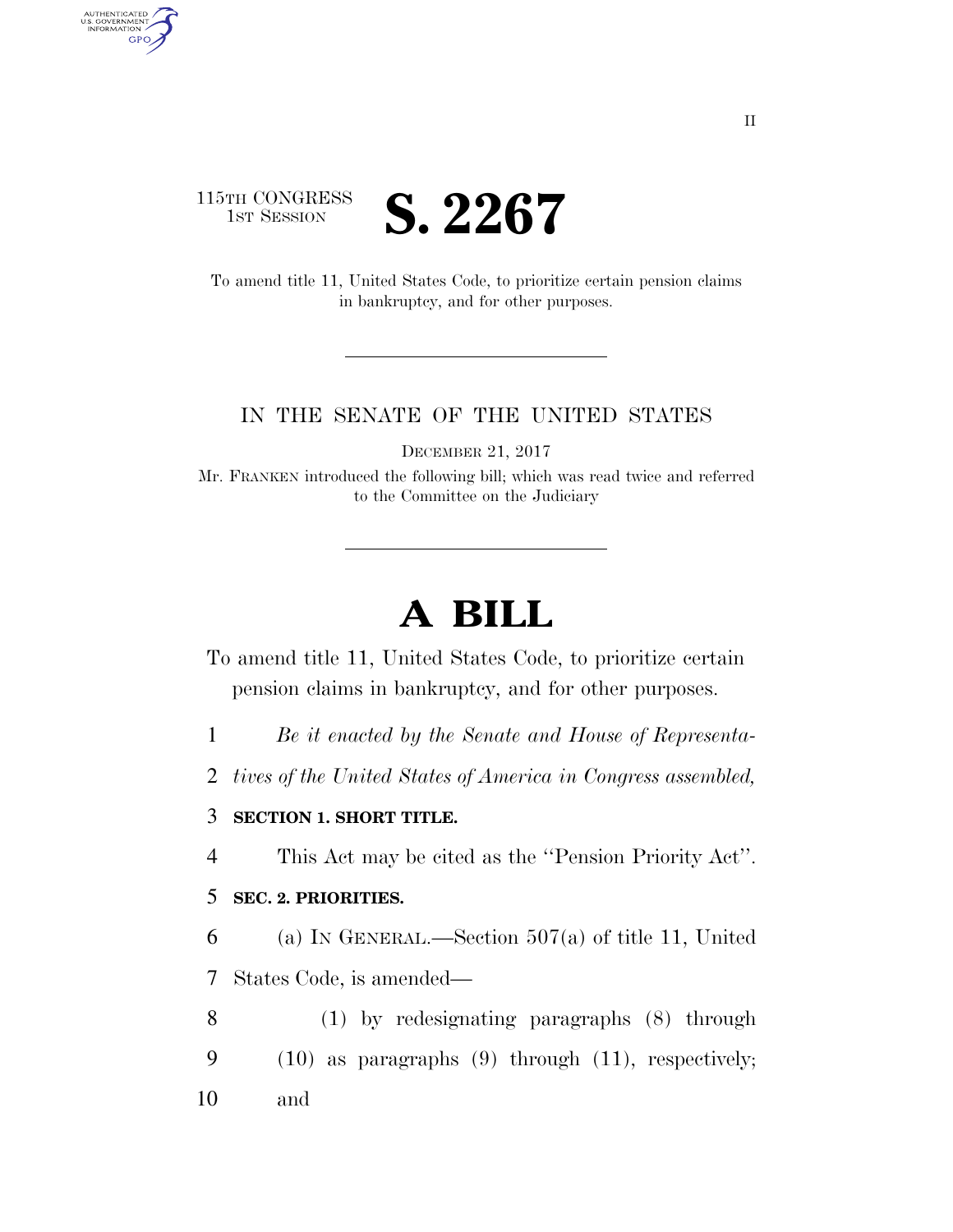| $\mathbf{1}$   | $(2)$ by inserting after paragraph $(7)$ the fol-        |
|----------------|----------------------------------------------------------|
| $\overline{2}$ | lowing:                                                  |
| 3              | "(8) Eighth, allowed unsecured claims (not oth-          |
| $\overline{4}$ | erwise subject to higher priority)—                      |
| 5              | $\lq\lq$ resulting from the termination of an            |
| 6              | employee pension benefit plan covered under              |
| $\tau$         | section 4 of the Employee Retirement Income              |
| 8              | Security Act of 1974 (29 U.S.C. 1003);                   |
| 9              | "(B) for withdrawal liability determined                 |
| 10             | under part 1 of subtitle E of title IV of such           |
| 11             | Act (29 U.S.C. 1381 et seq.);                            |
| 12             | "(C) for awards pursuant to paragraph $(2)$              |
| 13             | of subsection (g) of section 502 of such Act $(29)$      |
| 14             | U.S.C. $1132(g)(2)$ ;                                    |
| 15             | $\lq\lq$ for delinquent contributions described          |
| 16             | in section $515$ of such Act $(29 \text{ U.S.C. } 1145)$ |
| 17             | and obligations treated as delinquent obliga-            |
| 18             | tions under such Act;                                    |
| 19             | "(E) for other obligations owed to an em-                |
| 20             | ployee pension benefit plan (if the plan is cov-         |
| 21             | ered under section 4 of such Act (29 U.S.C.              |
| 22             | $(1003)$ ; or                                            |
| 23             | "(F) for other obligations owed to the Pen-              |
| 24             | sion Benefit Guaranty Corporation.".                     |